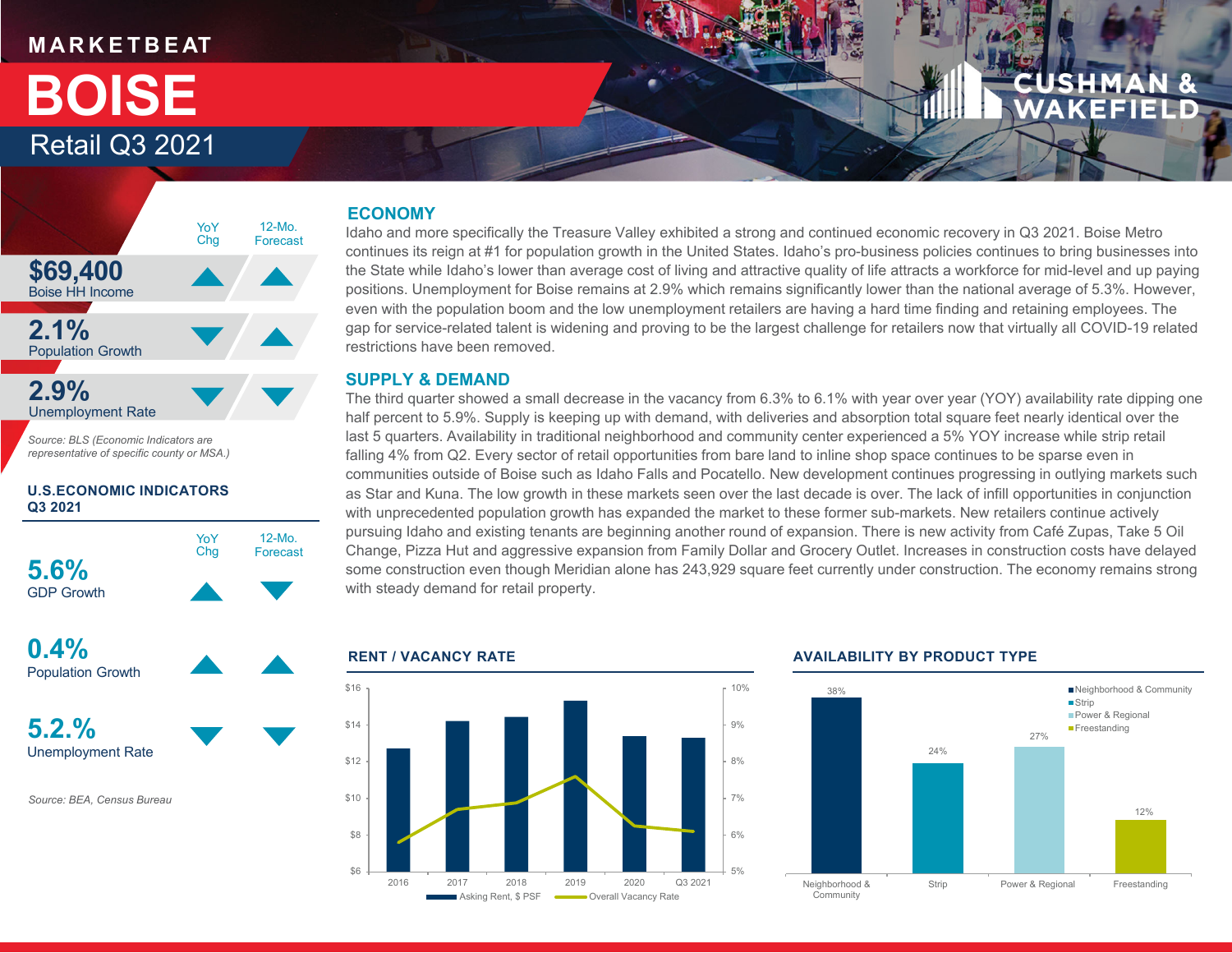# **M A R K E T B E AT** Retail Q3 2021 **BOISE**

#### **MARKET STATISTICS**

| <b>SUBMARKET</b>     | <b>INVENTORY</b><br>(SF) | <b>SUBLET</b><br><b>VACANT (SF)</b> | <b>DIRECT</b><br><b>VACANT (SF)</b> | <b>OVERALL</b><br><b>VACANCY RATE</b> | <b>CURRENT QTR</b><br><b>OVERALL NET</b><br><b>ABSORPTION</b> | <b>YTD OVERALL NET</b><br><b>ABSORPTION (SF)</b> | <b>UNDER</b><br><b>CNSTR (SF)</b> | <b>OVERALL AVG ASKING</b><br><b>RENT (NNN)*</b> |
|----------------------|--------------------------|-------------------------------------|-------------------------------------|---------------------------------------|---------------------------------------------------------------|--------------------------------------------------|-----------------------------------|-------------------------------------------------|
| North Boise          | 1,745,098                | 21,663                              | 98,735                              | 6.9%                                  | $-10,343$                                                     | $-13,294$                                        | 19,096                            | \$13.09                                         |
| Downtown             | 1,486,532                | 15,273                              | 132,878                             | 10.0%                                 | 10,016                                                        | $-50,996$                                        | 2,850                             | \$16.90                                         |
| <b>Central Boise</b> | 1,619,287                | 6,385                               | 58,725                              | 4.0%                                  | 4,253                                                         | 111,545                                          | $\overline{0}$                    | \$8.78                                          |
| West Boise           | 3,563,337                | $\mathbf 0$                         | 149,916                             | 4.2%                                  | 13,923                                                        | $-19,373$                                        | 32,025                            | \$11.94                                         |
| Southwest Boise      | 1,556,587                | $\Omega$                            | 35,898                              | 2.3%                                  | 8,716                                                         | 29,734                                           | $\mathbf{0}$                      | \$13.90                                         |
| Airport              | 81,741                   | 0                                   | $\mathbf 0$                         | 0.0%                                  | $\overline{0}$                                                | $\Omega$                                         | $\mathbf 0$                       | N/A                                             |
| Southeast Boise      | 1,290,106                | $\mathbf 0$                         | 23,302                              | 1.8%                                  | 13,079                                                        | 20,243                                           | $\mathbf 0$                       | \$18.22                                         |
| Meridian             | 4,809,238                | $\Omega$                            | 189,925                             | 3.9%                                  | 1,172                                                         | 40,350                                           | 175,092                           | \$21.28                                         |
| South Meridian       | 514,567                  | $\mathbf 0$                         | 12,920                              | 2.5%                                  | 3,315                                                         | 21,497                                           | 68,837                            | \$17.79                                         |
| Eagle                | 857,247                  | $\Omega$                            | 30,325                              | 3.5%                                  | 9,410                                                         | 11,551                                           | 4,700                             | \$15.14                                         |
| Nampa                | 4,732,858                | 2,748                               | 576,440                             | 12.2%                                 | 23,316                                                        | 36,843                                           | 0                                 | \$12.96                                         |
| Caldwell             | 1,060,180                | 0                                   | 80,220                              | 7.6%                                  | 7,592                                                         | 7,386                                            | $\mathbf 0$                       | \$11.52                                         |
| Middleton            | 167,513                  | $\Omega$                            | 10,847                              | 6.5%                                  | $\Omega$                                                      | 799                                              | $\mathbf{0}$                      | \$10.00                                         |
| Kuna                 | 416,780                  | $\Omega$                            | 3,384                               | 0.8%                                  | 2,563                                                         | 56,133                                           | $\Omega$                          | \$20.74                                         |
| <b>BOISE TOTALS</b>  | 23,901,071               | 46,069                              | 1,403,515                           | 6.1%                                  | 87,012                                                        | 252,418                                          | 302,600                           | \$13.30                                         |

*\*Rental rates reflect NNN asking*

#### **KEY LEASE TRANSACTIONS Q3 2021**

| <b>PROPERTY</b>              | <b>SUBMARKET</b>  | <b>TENANT</b>                | <b>RSF</b> | <b>TYPE</b>   |
|------------------------------|-------------------|------------------------------|------------|---------------|
| V2710 Sundance Rd            | Nampa             | Smart Foodservice Stores LLC | 20.550     | Direct        |
| Cole Village Shopping Center | <b>West Boise</b> | The Chocolate Bar            | 13.080     | <b>Direct</b> |
| Franklin Towne Plaza         | West Boise        | Aarons Rents                 | 9.920      | <b>Direct</b> |

*\*Renewals not included in leasing statistics*

#### **KEY SALES TRANSACTIONS Q3 2021**

| <b>PROPERTY</b>           | <b>SUBMARKET</b>  | <b>SELLER / BUYER</b>                                        | <b>SF</b> |
|---------------------------|-------------------|--------------------------------------------------------------|-----------|
| 2329-2351 S Apple St      | Southeast Boise   | Carriage Crossing Shopping Center North LLC / Craig P Duling | 25.907    |
| 3840 W Chinden            | North Boise       | 3840 WCB, LLC / The Osborn Family Trust et al                | 14,420    |
| 2310 W Fairview Ave       | North Boise       | Ennis Richard A & Thomas W / E6 LP                           | 13.426    |
| 13613 W McMillan Rd       | <b>West Boise</b> | McMillan's Corner LLC /                                      | 13,175    |
| 113 S 7 <sup>th</sup> Ave | Caldwell          | Boise Vz LLC / Miller Family Holdings, LLC                   | 13.000    |

#### **Christopher S. Ison**

*Brokerage Research Administrator* Tel: +1 208 287 8448Christopher.Ison@paccra.com

#### **A CUSHMAN & WAKEFIELD RESEARCH PUBLICATION**

*©2021 Cushman & Wakefield. All rights reserved. The information contained within this report is gathered from multiple sources believed to be reliable. The information may contain errors or omissions and is presented without any warranty or representations as to its accuracy.*

#### **cushmanwakefield.com**